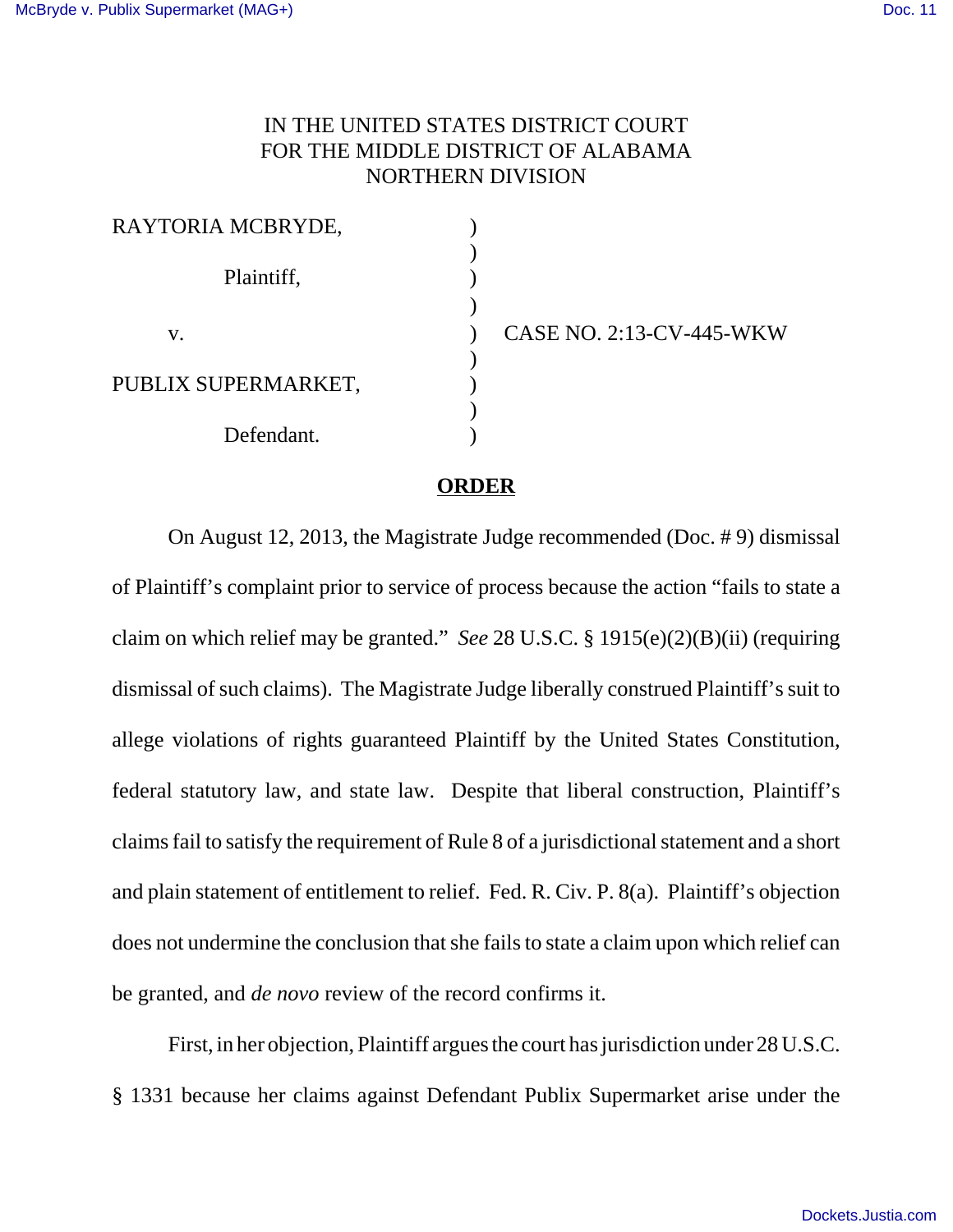United States Constitution and federal statutory law. As the Magistrate Judge correctly observes, however, Plaintiff alleges no state action to support a claim under 42 U.S.C. § 1983. For the first time, Plaintiff alleges in her objection that a Publix employee said to her, "I'm tired of yall Black People." (Doc. #10).<sup>1</sup> But Plaintiff still does not state a claim upon which relief can be granted under 42 U.S.C. § 1981 because she has alleged no facts that suggest any Publix employee deprived her of a right protected by § 1981. To establish a deprivation of § 1981 rights "in the retail context, the plaintiff must demonstrate the loss of an actual contractual interest." *Lopez v. Target Corp.*, 676 F.3d 1230, 1234 (11th Cir. 2012) (internal quotations omitted). Plaintiff has not alleged any Publix employee actually denied her "the ability to make, perform, enforce, modify, or terminate a contract." *See id.* (listing means of alleging loss of an actual contractual interest) (internal alterations and quotations omitted).

Second, Plaintiff's assertion in her objection that the court has diversity jurisdiction pursuant to 28 U.S.C. § 1332 fails. Though the amount sought by Plaintiff satisfies § 1332's amount in controversy requirement, there are no allegations

 $1$  The court will assume for the sake of argument that it may consider this new factual allegation in reviewing the Magistrate Judge's Recommendation. *But see Dryer v. Roberts*, No. 1:05-CV-161 (WLS), 2007 WL 2683744, at \*1 (M.D. Ga. Sept. 7, 2007) ("[T]he filing of additional or new evidence is not appropriate in an objection to a Magistrate Judge's recommendation.").